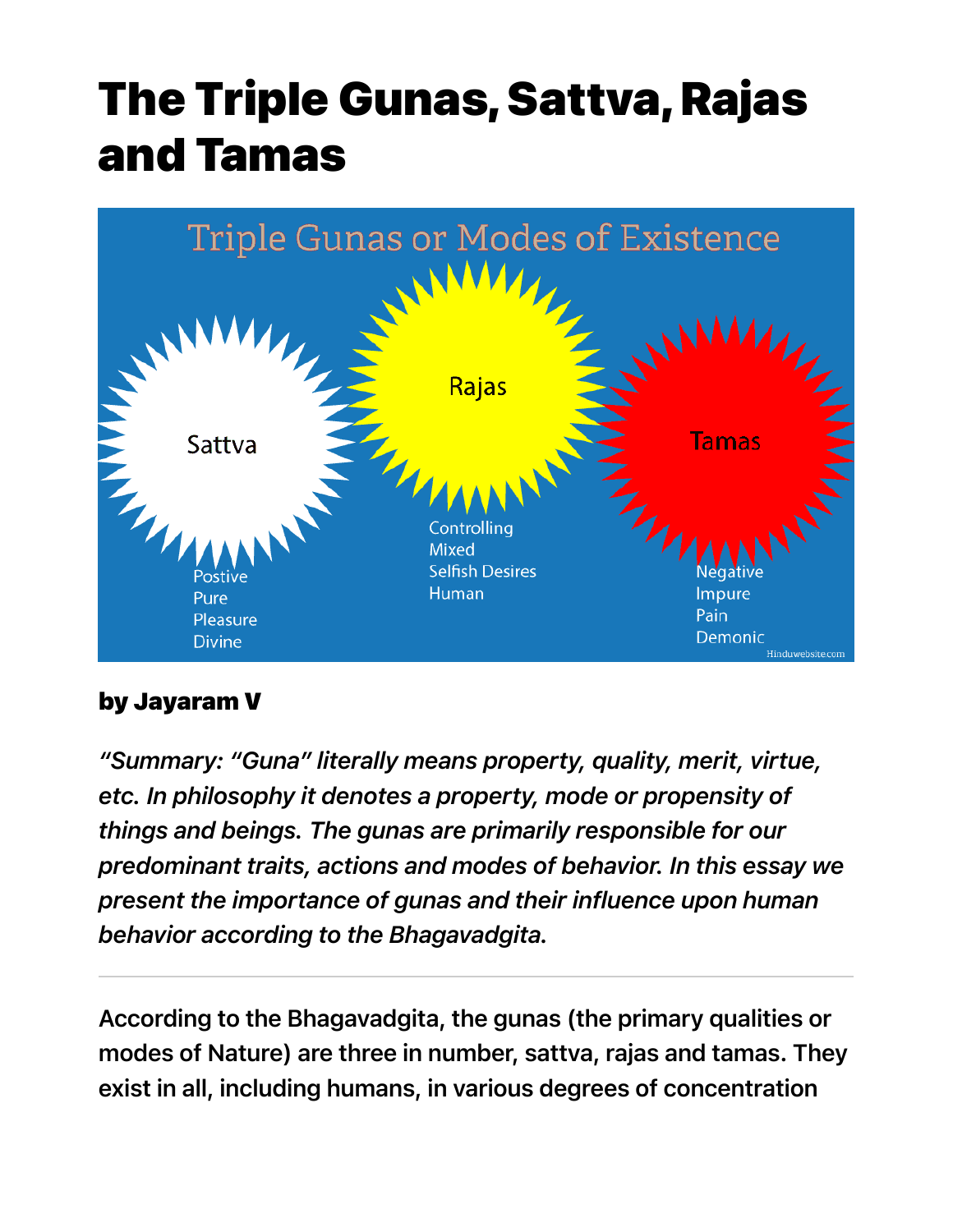and combination. They also exist in all objects and natural products. Hence, even the food which we eat is important if we want to cultivate good behavior. Depending upon their relative strengths and ratios, the gunas determine the nature of things, beings, their actions, behavior, attitude and attachments and their involvement with the objective world in which they live. The primary purpose of the gunas in the living beings is to create bondage, through desires for sense objects, which lead to various attachments with them and which in turn keep them bound to the world and under the perpetual control of Prakriti (7.13).

## The role of gunas in creation

The gunas are born from Prakriti. The Self does not reside in them but they reside in him (7.12). Before creation, they remain inactive and in a state of perfect balance in the Primordial Nature (mula Prakriti). When their balance is disturbed, creation sets in motion, and the diversity of objects and beings come into existence, each possessing the triple gunas in different proportions. The admixture (panchikarana) of the gunas and the elements (mahabhutas) is well explained in the Paingala Upanishad.

Beings in the higher worlds contain the predominance of sattva. Beings in the lower worlds the predominance of tamas, and those in the middle worlds contain the predominance of rajas. In humans, all the three gunas are present in different degrees of predominance according to their spiritual purity and progress. Sinners who are beyond redemption possess the predominance of tamas, pious people who abide by Dharma possess the predominance of sattva, while worldly people who are driven by selfish desires possess the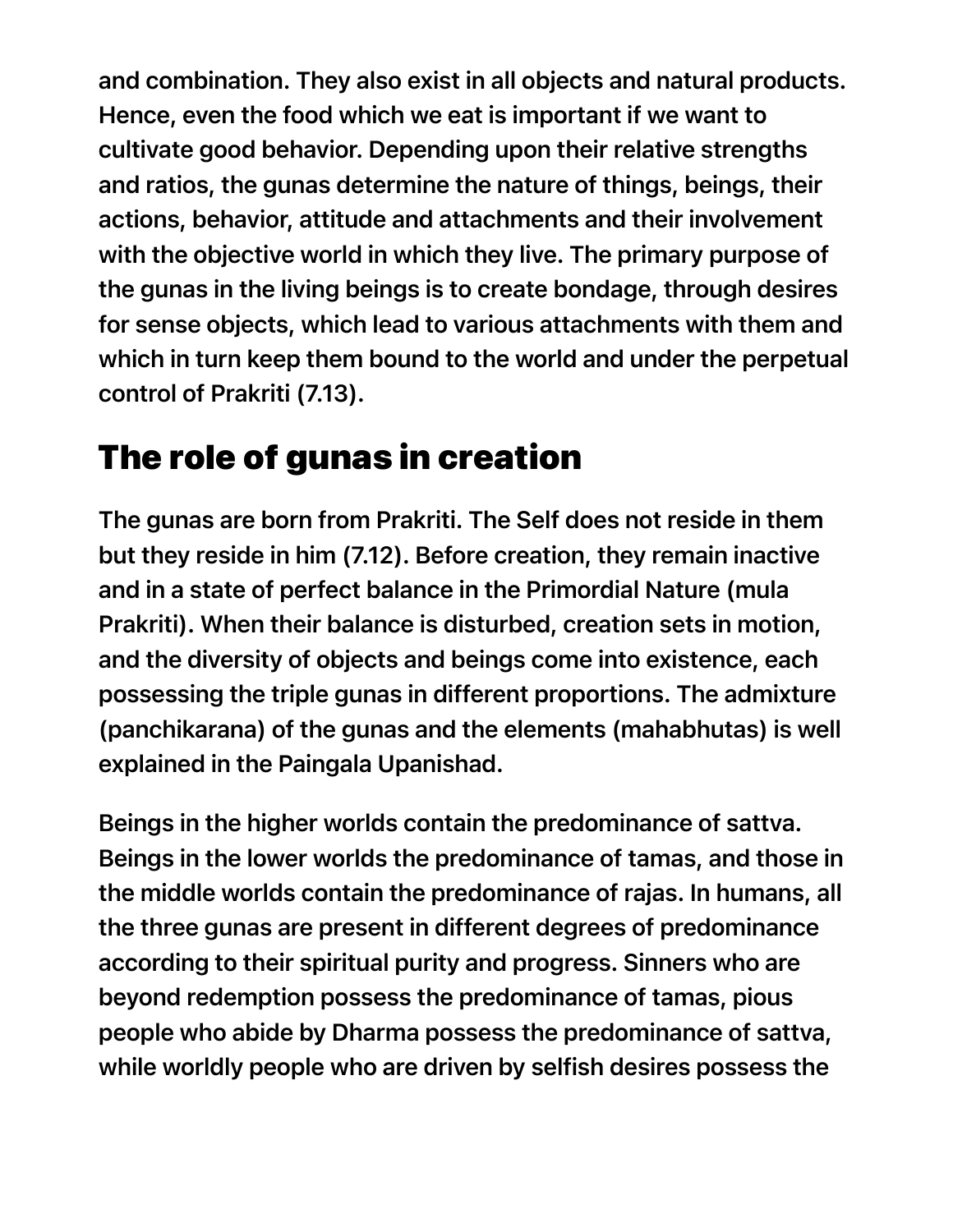predominance of rajas.

According to the Bhagavadgita, God is the real Enjoyer. He brings forth the entire creation for his joy (ananda). It is Purusha only who, seated in Prakriti, enjoys the qualities produced by Prakriti. The gunas are responsible for the diversity of nature. Because of the gunas (qualities) only the division of reality and unreality arise (13.21). When the gunas are manifested in creation, the individual souls come under their influence and begin their onward journey into the world of matter and death.

God (Isvara) does not act under the influence of any of the three. He is made up the Purest Sattva (suddha sattva), which is not of this world. Among the gods, Brahma has the predominance of rajas, Vishnu the predominance of sattva and Shiva the predominance of tamas. However, all the three gods are pure beings (shivam). They are not bound to them or to Nature. For the purpose of creation and the order and regularity of the worlds they manifest the gunas to perform their obligatory duties while they themselves are transcendental.

#### How the gunas influence behavior

The gunas are responsible for the behavior and natural propensities of all living beings. Human beings are also subject to their influence. Under their control people lose their ability to discern truths, their essential nature or their true Selves. They fail to see their oneness with God and the rest of creation or the presence of God amidst them (7.14). In the fourteenth chapter of the Bhagavadgita, Lord Krishna gives us a very detailed description and definition of the three gunas, which is summarized below.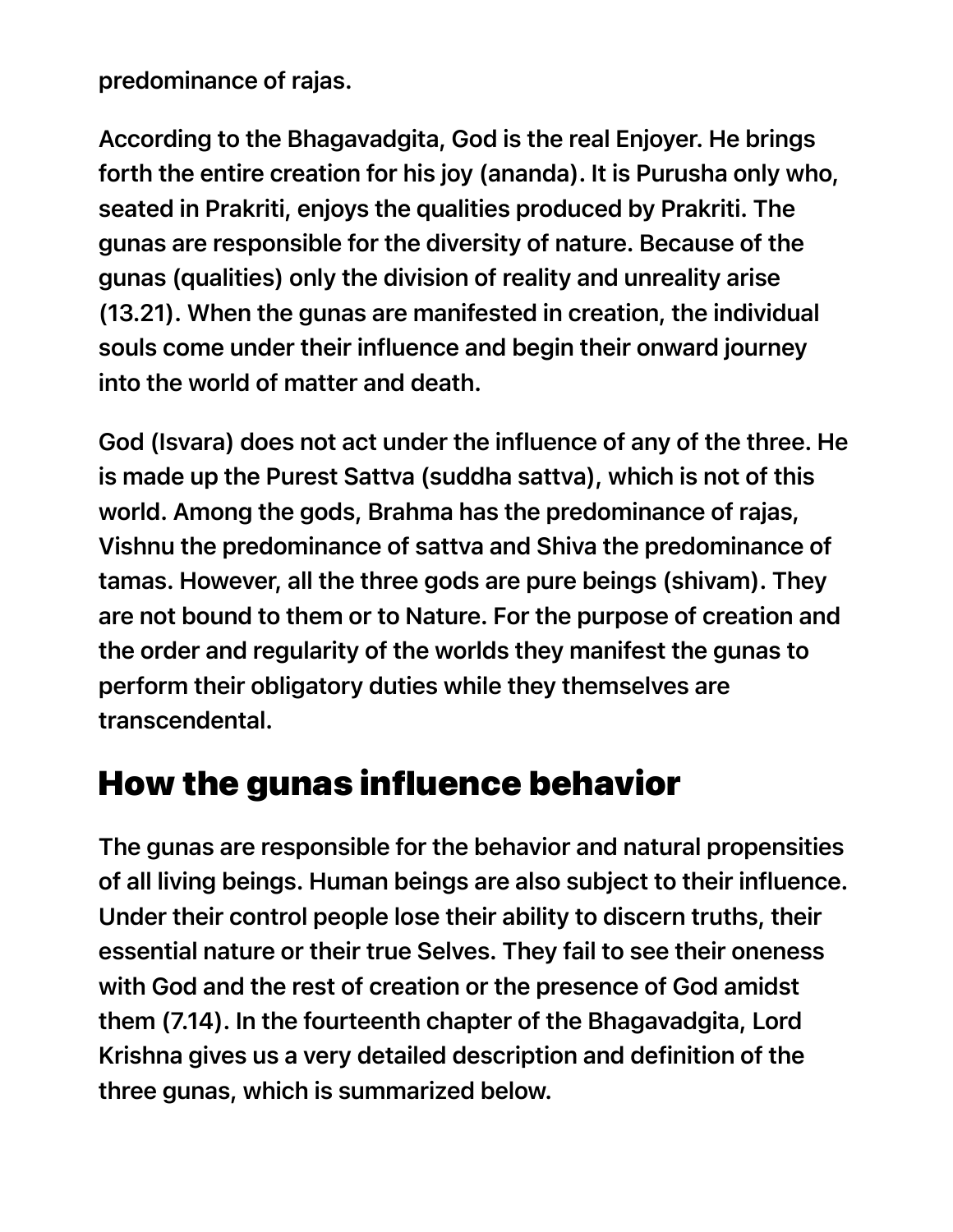- 1. Sattva is pure, without impurities, illuminating and free from sickness. It binds the soul through attachment with happiness and knowledge (14.6).
- 2. Rajas is full of passion (ragatmakam) and is born out of "thrishna" (thirst or intense desire) and "sanga" (attachment). It binds the soul through attachment with action (14.7).
- 3. Tamas is the darkness and the crudeness in man. It is "ajnanajam" (born of ignorance) and "mohanam" (the cause of delusion). It binds the soul through recklessness, indolence and sleep (14.8).

In the beings the three gunas compete among themselves for supremacy and try to suppress each other. Sattva predominates by suppressing Rajas and Tamas. Rajas predominates by suppressing Sattva and Tamas, and Tamas by suppressing both Sattva and Rajas(14.10).

How to know which quality is predominant in a person at a particular time? According to the Bhagavadgita when sattva is predominant, from all the gates of the human body radiate the illumination of knowledge, (14.11). When Rajas is predominant, greed, worldliness, striving for worldly ends and a penchant for selfish activities arise (14.12). With the increase of tamas, one can see the flourishing of darkness, inactivity, recklessness and delusion (14.13).

Upon death, a sattvic person attains higher worlds. When he returns, he takes birth among pious people or in a pious family (14.14). After death, a rajasic person remains in the middle worlds. When he is reborn, he takes birth in the family of those who are attached to actions. As for the tamasic person, he sinks to lowest regions on dying, and when reborn takes birth among the ignorant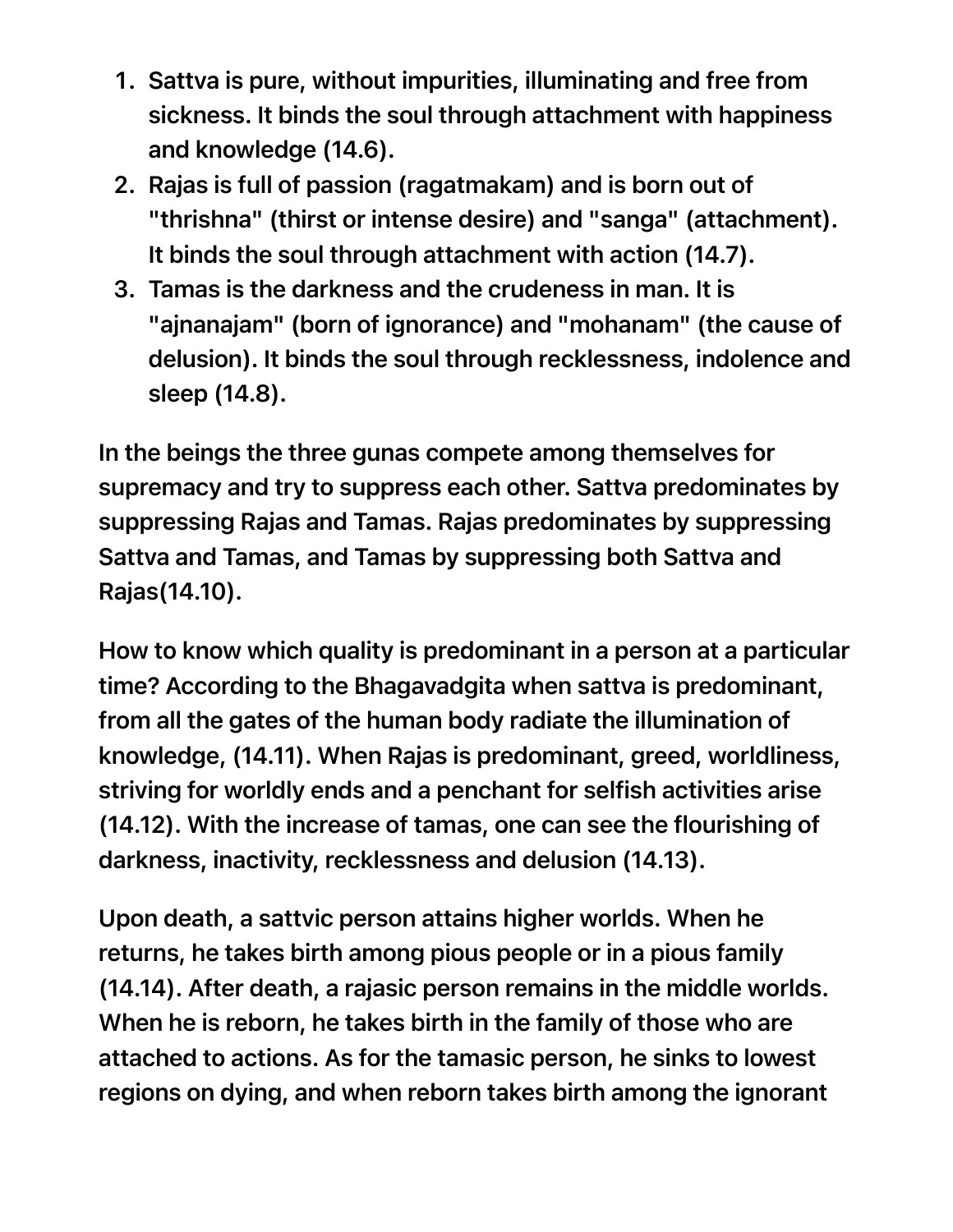and the deluded (14.15).

The gunas also influence faith, resolve, professional choices and nature of relationships. The division of human beings into the four categories is also due to the influence of gunas only. They govern every aspect of human life and the world in general. In the eighteenth chapter we come across a detailed description of how men with these three qualities act and behave differently and engage themselves in different religious and spiritual activities.

### The resolution of the gunas

The purpose of such an elaborate description of these three qualities in the Bhagavad-Gita is not to encourage us to become sattvic or eliminate other qualities. Whether it is sattva or rajas or tamas, the gunas are part of Prakriti and responsible for our ignorance, delusion, bondage and suffering on earth. When they are active, we remain bound to one thing or another. We cannot be free, until they are fully resolved.

Therefore, the Bhagavadgita suggests that we should try to transcend them rather than cultivate them. By knowing the nature of the three gunas and how they tend to keep us in bondage and illusion, we should become wiser and strive to transcend them. Sattva is purity and beneficial. However, for those who strive for liberation, even cultivation of "sattva" should be not an end in itself for sattva also binds us to the duality of pleasure and pain. Sattvic people want to enjoy pleasure and avoid pain. They are pious and knowledgeable but prefer leading a life of luxury and comfort. Thereby, they engage in desire-ridden actions and become bound. Even though it is pure, sattva is but an instrument of Prakriti, which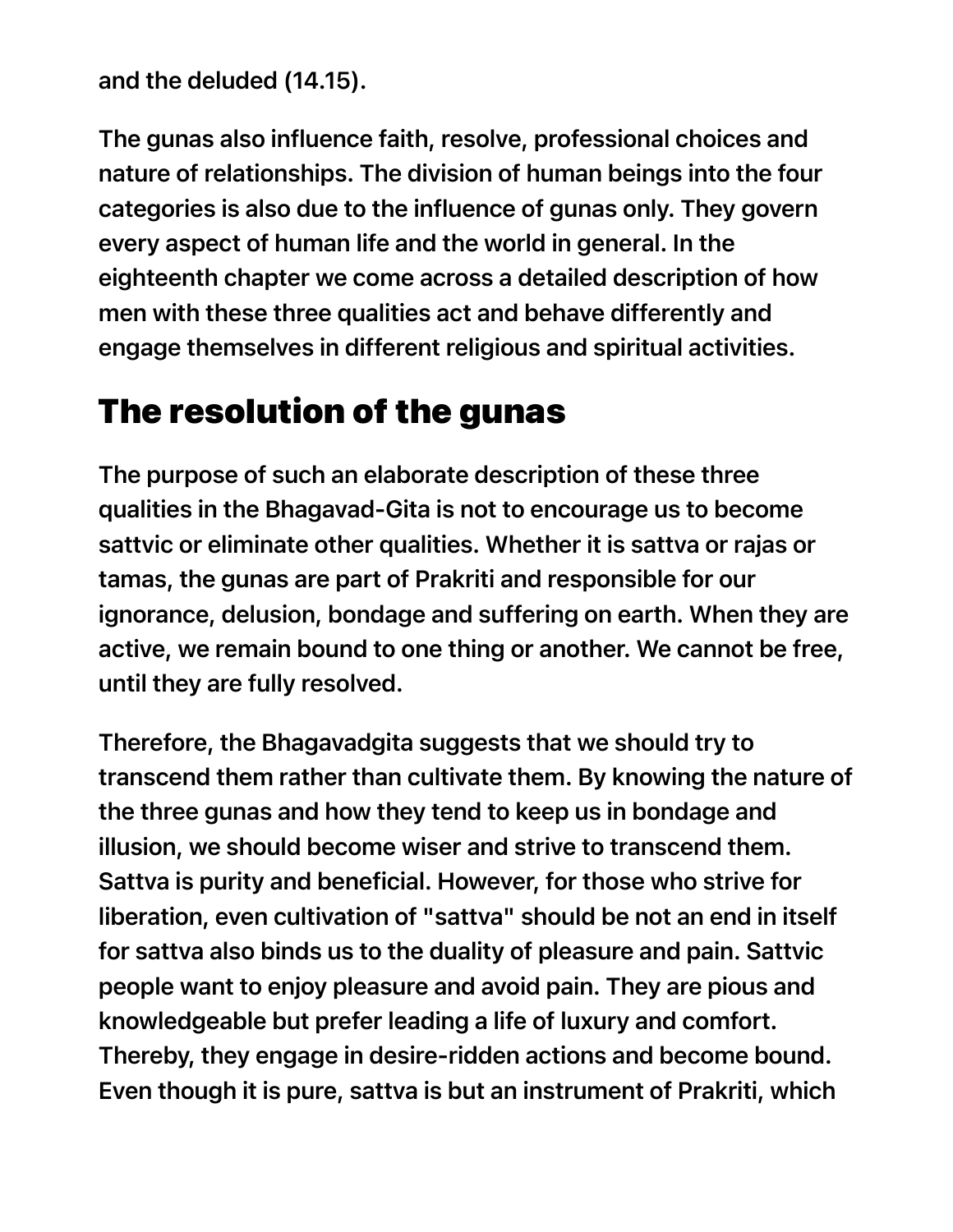is meant to serve its ends by keeping us bound to the worldly life under the sovereign control of its sovereign master. Hence, one may cultivate purity (sattva) to suppress the other two, but in the end must rise above all the three and become stabilized in equanimity, sameness, and oneness of the Self. One should go beyond the three gunas to attain immortality and freedom from birth, death, old age and sorrow (14.20).

#### The qualities of a person who transcends the gunas

What are the qualities of the person who has transcended the three gunas (guna-atitah)? How does he behave, and how does he truly achieve it? The Bhagavadgita answers these questions also. When a person overcomes the three gunas, he neither likes nor dislikes purity light, passion and delusion, which are the predominant modalities that arise from the gunas namely sattva, rajas and tamas respectively. He does not detest them when they are present nor desires them when they are absent (14.22). He remains indifferent, undisturbed by the gunas, knowing that it is the gunas which are acting in all beings but not the Self which is present in them (13.23). Therefore, he remains alike in pleasure and pain, stable and equal towards a lump of earth or gold, the pleasant and the unpleasant, criticism or praise, honor or dishonor, and friend or foe. Since he rises above the gunas, he does not take sides in any dispute, show any favor or preference for the dualities of life and renounces the ambition and the initiative to perform tasks (14.24-25).

#### The practical applications of the gunas

A good understanding of the gunas can help you make wise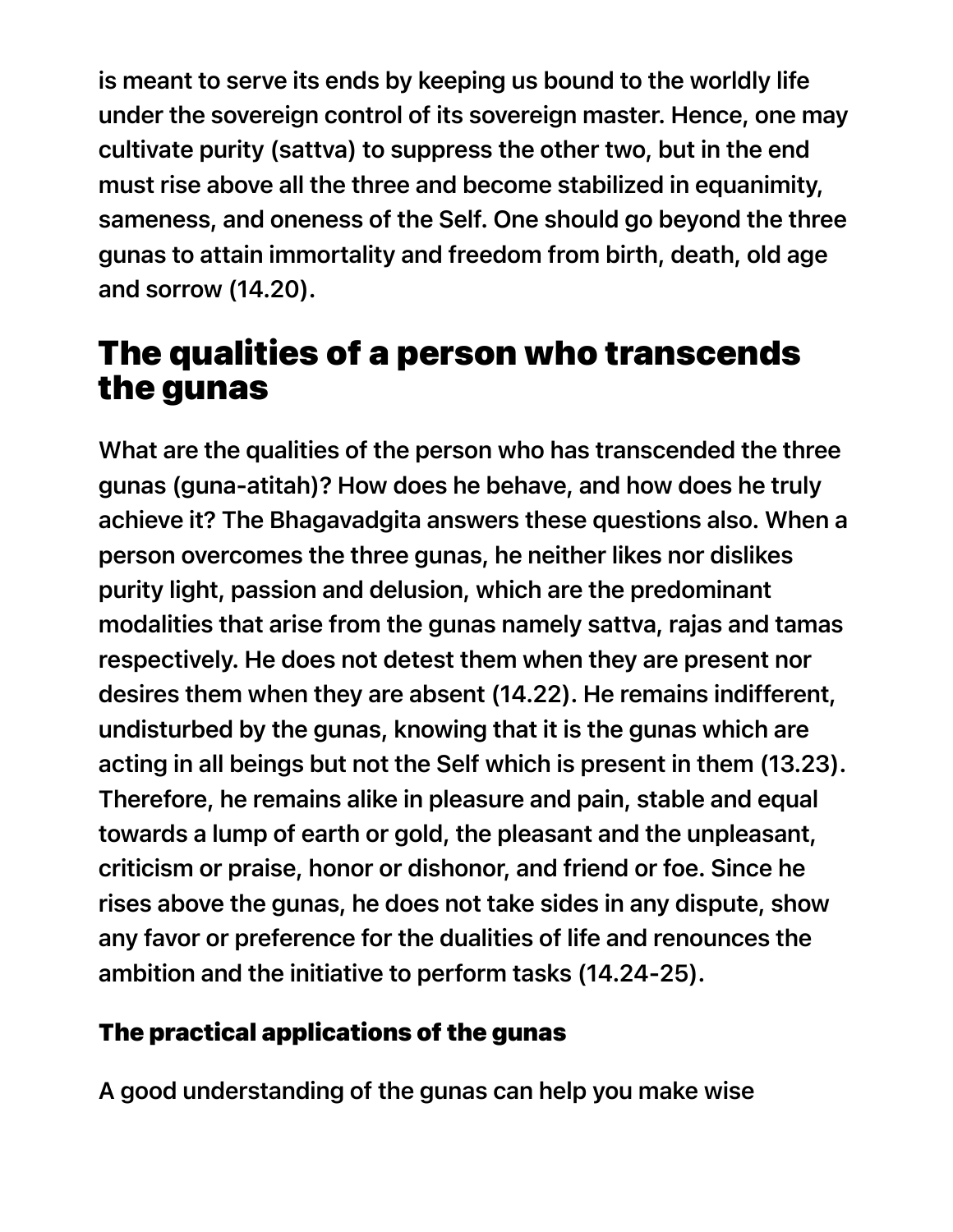decisions and remain on the right side of life. For example, the Eightfold Path of Buddhism, the Ashtanga Yoga of Patanjali, the rules and restraints for novices and advanced practitioners in Jainism and Buddhism are meant to cultivate sattva or inner purity, without which the mind cannot be stabilized in contemplation or in mindfulness. Cultivation of purity is at the root of all spiritual traditions of ancient India. In today's world, where tamas and rajas predominate, it is even more important. Apart from spirituality, knowledge of the gunas is also helpful in worldly life. The following are a few examples, where you may use the knowledge to safeguard yourself from potential problems.

- 1. The profession you choose. Choose your profession carefully according to your nature and what you want to achieve in life. Certain profession can lead to your spiritual downfall.
- 2. Marriage and friendship. It is important to consider the play of gunas in choosing your friends or marriage partner. You have to see in those relationships whether you want to balance or complement your own nature.
- 3. Education and specialization. If you pursue your academic career according to your nature, you will not suffer from conflicts or stress, and you will have better chances of succeeding in your professional career.
- 4. Parenting. Parents have to help their children cultivate the predominance of sattva, so that when they grow up they will not only have pleasant and positive personalities but also right discretion in making their choices.
- 5. Food and lifestyle choices. They must be conducive to the cultivation of sattva, since sattva improves the vigor and the brilliance of the mind and the body.